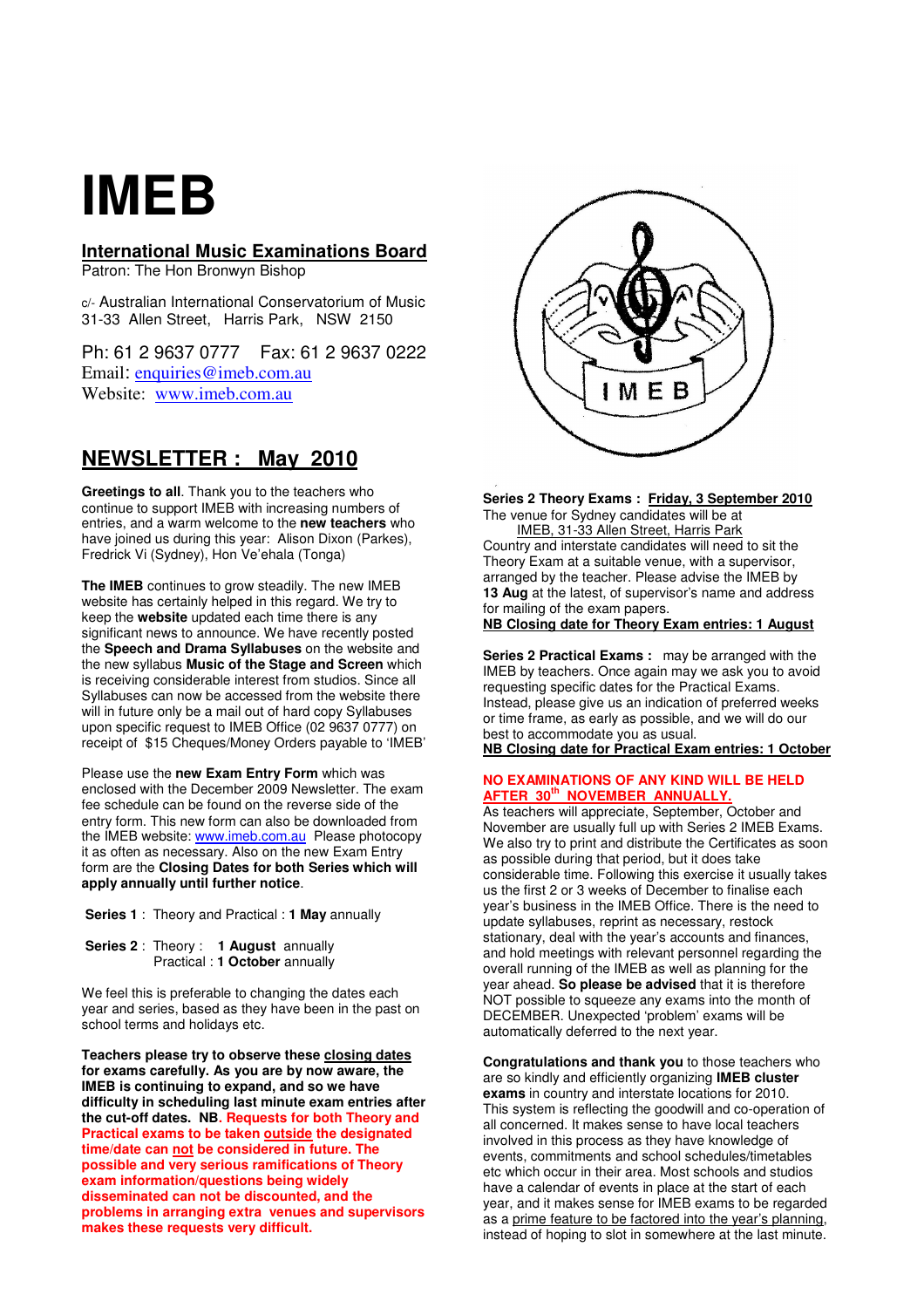## **GRADUATION: SATURDAY 8 MAY 2010**

was held in the Main Hall of the AICM Campus at 114 Victoria Road, Rozelle. As usual it was an impressive ceremony and a happy occasion. Congratulations to the record number of 57 graduates on their fine achievements

# **GRADUATES : Speech and Drama**

 **Performance Diploma of Speech and Drama**  Megan Callaughan Ethan Wallace Bianca Starr

# **Associate Diploma of Speech and Drama (P)**

Bridget Allen Liam Fletcher Hayley Man Stuart Rynn Casey Stringer

**Associate Diploma of Speech and Drama (T)** Laethitia Chua Olivia Chua Kate Holden Robyn Newton Joanna Sparrow Katherine Tuckerman

**Licentiate Diploma of Speech and Drama (P)**  Rachel Brennan Ryan Fitch

**Licentiate Diploma of Speech and Drama (T)**  Laethitia Chua

#### **Associate Diploma of Public Speaking**  Richard La Brooy Andrew Li Clare Wheatley *(Distinction)* Richard Woolf

# **GRADUATES : Music**

#### **Performance Diploma of Singing**

Joseph Bourke (*Distinction*) Alana Café Kerryanne Callaughan Christopher Fung Cherie McCauley (*Distinction*) (Qld) Sheridan Mouawad Carli Walker (*Distinction*) (Qld)

**Performance Diploma in Singing and Guitar**  Joseph McManus (*Distinction*)

**Associate Diploma of Singing (P)**  Jessica Fizzell Maryanne Ryan (*Distinction*)

*The IMEB is a public examination system which has been designed to meet the needs of those teaching and learning Music, Speech, Drama and Performance.The syllabuses and examinations are comprehensive, flexible and cater for those interested academically or as a performer through grades to diploma level.* 



# **Performance Diploma of Pianoforte**

Matthew Dobie (*Distinction*) Sharmali Kulatunga *(Distinction)* Quang Hong Luu (*Distinction*) (Vietnam) Laura McGarry Amanda Nahlous Amy Tombling Jack Tyndale-Biscoe (Spain))

## **Associate Diploma of Pianoforte (P)**  Selina Hui

Samson Lou Richard H J Lu Bettina Sattler (South Australia) Carmel Scott (Victoria) Deborah Thambyaiyah Bowei Zhou

**Associate Diploma of Pianoforte (T)**  Mitchell Smith Jack Tyndale-Biscoe (Spain)

**Associate Diploma of 'Cello (P)**  Lim Lay Bee (Malaysia)

**Licentiate Diploma of Singing (T)**  Kay Elaine Roser

**Licentiate Diploma of Organ (P)**  Chrissie Panayi (South Australia)

**Licentiate Diploma of Pianoforte (P)**  Simon Tombling (*Distinction*)

**Licentiate Diploma of Pianoforte (T)**  Rebecca Lee Penrose Leona Rains (New Zealand)

Cassandra Smith David Tombling

**Licentiate Diploma of Music Teaching (T)**  Alan A West (South Australia)

**Fellowship of IMEB (Speech and Drama)**  Jan Creer Merryl Lloyd

**Fellowship of IMEB (Music)**  Christinne Patton

*The overall philosophy of the IMEB is 'encouragement.' It is the wish of the IMEB to help teachers and students in the development of their skills and the acquisition of knowledge. All examiners are highly qualified and experienced teachers and have a thorough understanding of the teaching/learning process.*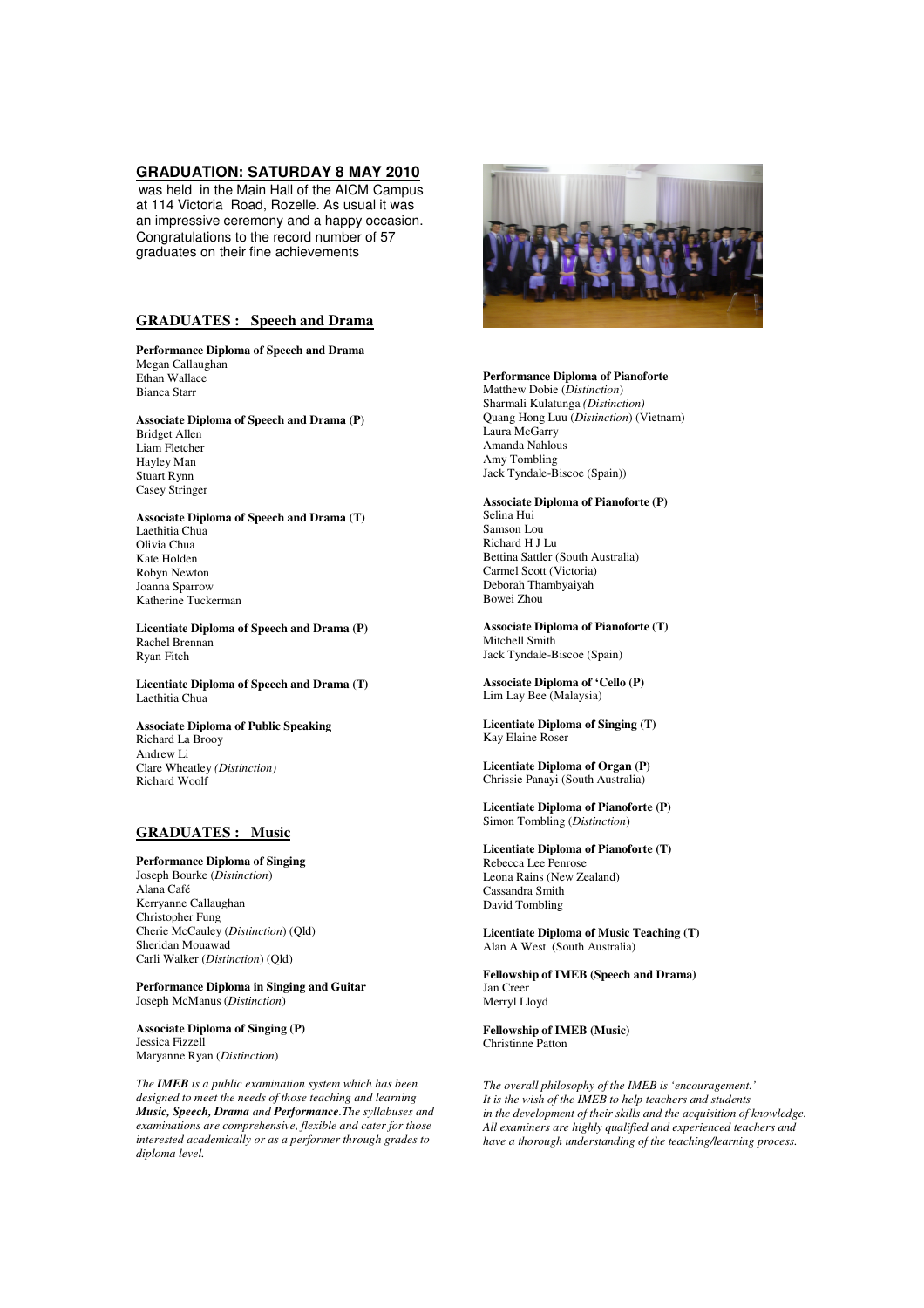**SPECIAL FEATURE: 'Out and About with …'**  Is incorporated into each Newsletter to introduce our teachers to each other and to the wider IMEB community:

**Out and About with … Cherie McCauley** BMus(Hons) PDip(IMEB)



Born in Wellington NSW, **Cherie** began singing at age nine and appeared in leading roles throughout her school and university years. These included musicals and operas: Annie, Joseph/Dreamcoat, Carousel, The Magic Flute, Beggars' Opera, Cosi Fan Tutti, Orpheus and Euridice. During the past decade Cherie has appeared as Guest Soloist with many prestigious Operatic Companies and was the winner of the Queensland Vocal Competition, Australian Musical Theatre Competition, USQ Outstanding Performance Award and MTA Showcase Scholarship. Cherie was a finalist in the Dame Joan Sutherland Vocal Competition. Currently she is a member of Toowoomba Choral Society where her talents are evident as Musical Director. In addition Cherie runs a successful private studio, teaches at St Ursula's College, Concordia College and at The Glennie School in Toowoomba where she coordinates and directs six girls' choirs. Cherie is very excited to be involved with IMEB through which her students attain outstanding results. Cherie recently completed her IMEB Performance Diploma in Singing

# **And Out and About with … Amanda McNamara**  DipMus(Jazz)



A busy mother of three, **Amanda** has been teaching music since she was fifteen years of age as a result of her perceptive High School music teacher recognising Amanda's musical and teaching ability and suggested she try tutoring young children on her piano at home. Her subsequent studio involvement quickly developed both in Goulburn and in the Hunter Valley. Amanda recently accepted an invitation to teach woodwind and piano at Musitopia in Cessnock. A splendid example of an 'all-round musician', as well as possessing a fine singing voice and dramatic characterisation skills, Amanda says her dream is to become a singer!

# **Out and About also with … Merryl Lloyd** AAGMS.TD, LAGMS.TD,Ex.Cert(IMEB),FIMEB



**Merryl** has over fifteen years' experience as a qualified Speech and Drama teacher in the Private School sector as well as operating private studios in two locations in North Western Sydney. She studied Speech and Drama through the Australian Guild of Music and Speech, the IMEB and School of Creative Arts, Christian City Church Oxford Falls. Merryl enjoys sharing and imparting her love and knowledge of the arts with her students. The versatility of the IMEB syllabuses allows her students to become creative, confident, effective performers and communicators. Much of her free time is dedicated to family life and their love of music. Performing herself and attending live performances are some of Merryl's favourite pastimes. Merryl is also very involved in her local church, singing and assisting in church productions.

# **Out and About too with Nicholas Newell …** BMus, PGStudies:Perf



Born and bred in Far North Queensland, Nicholas studied violin at the Queensland Conservatorium of Music in Brisbane under Dr Anthony Doheny. He subsequently moved to Tasmania where he continued his music studies in violin and viola with Yan Sediszka for three years. Nicholas then married and moved to Alice Springs and taught music through the Centralian Music Centre in the local Catholic High School and Larapinta Primary School for a year. Twelve years ago he moved to a sheep and goat property near Bathurst and started his family and building his home, which he claims he is still building. He teaches through Mitchell Conservatorium as well as All Saints and The Scots Private Schools. Nicholas has also recently established a String School at Bathurst Public School.

**We will introduce more teachers in subsequent issues**